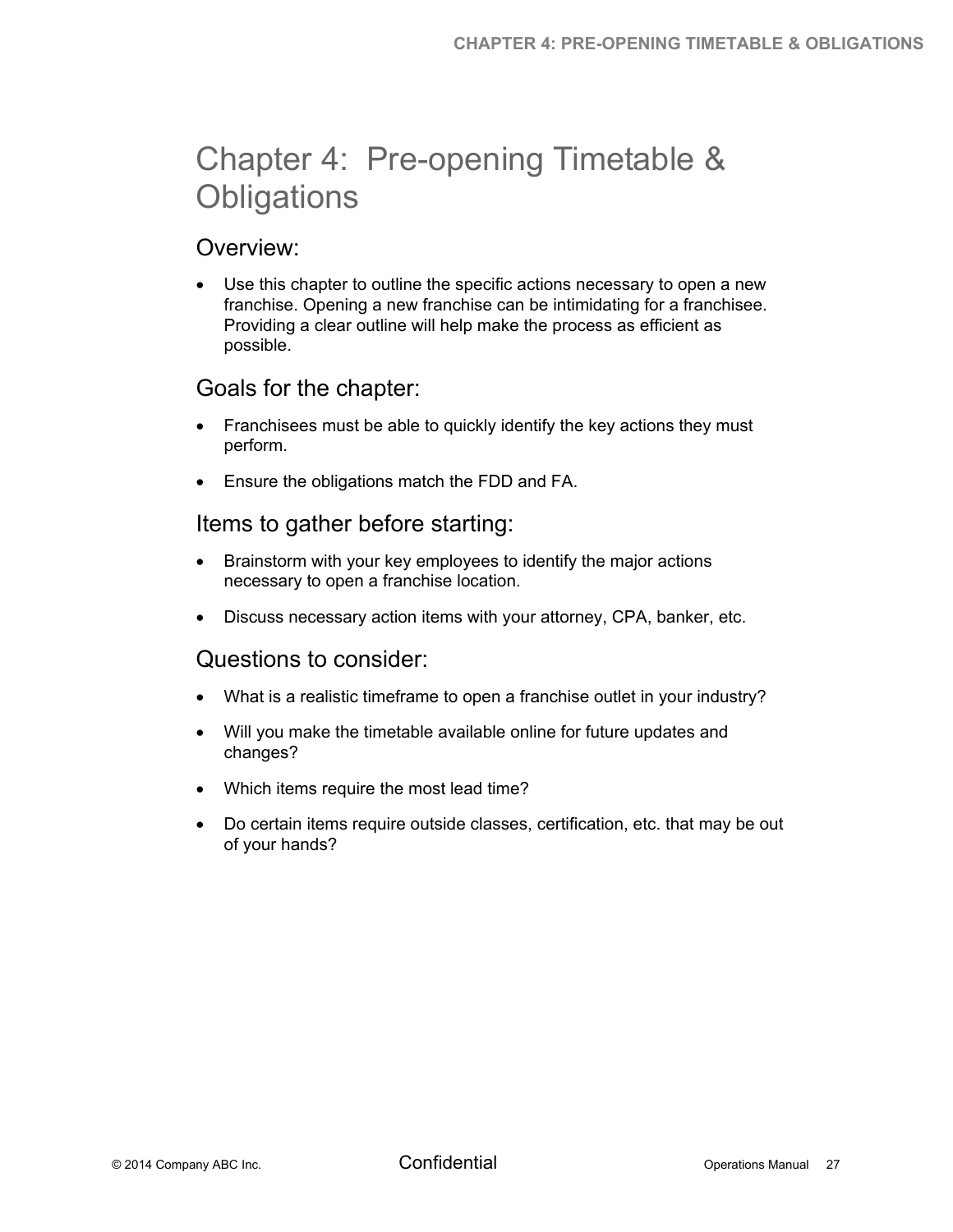# **Company ABC pre-opening timetable**

Please refer to the following chart for an outline of items that must be completed prior to opening your business. The table is laid out chronologically, beginning with signing the franchise agreement.

*Include verbiage describing any additional time requirements or exceptions and extensions.* 

| <b>Ten Week</b><br><b>Chronology</b>                           | <b>Pre-Opening Task</b>                                                     | <b>Company ABC</b><br><b>Contact for Support</b> |
|----------------------------------------------------------------|-----------------------------------------------------------------------------|--------------------------------------------------|
| <b>Congratulations!</b>                                        | Sign Franchise Agreement                                                    | Company ABC<br>Management                        |
| <b>Week One after</b><br>Signing the<br>Franchise<br>Agreement | Register for the next<br>"Company ABC Orientation<br>Training" see Training | <b>Company ABC Training</b><br>Coordinator       |
|                                                                | Start looking for office<br>space/contact a commercial<br>leasing agent     | Company ABC<br><b>Facilities</b>                 |
| <b>Week Two</b>                                                | Apply for a business license                                                | *support not provided                            |
|                                                                | Apply for Federal Employer<br><b>Identification Number (FEIN)</b>           | *support not provided                            |
|                                                                | Choose your business<br>structure and make<br>appropriate filings.          | *support not provided                            |
| <b>Week Three</b>                                              | Open banking accounts                                                       | *support not provided                            |
|                                                                | Apply for your contractor's<br>license                                      | Company ABC Training<br>Coordinator              |
|                                                                | Secure Insurance                                                            | Company ABC<br><b>Operations Coordinator</b>     |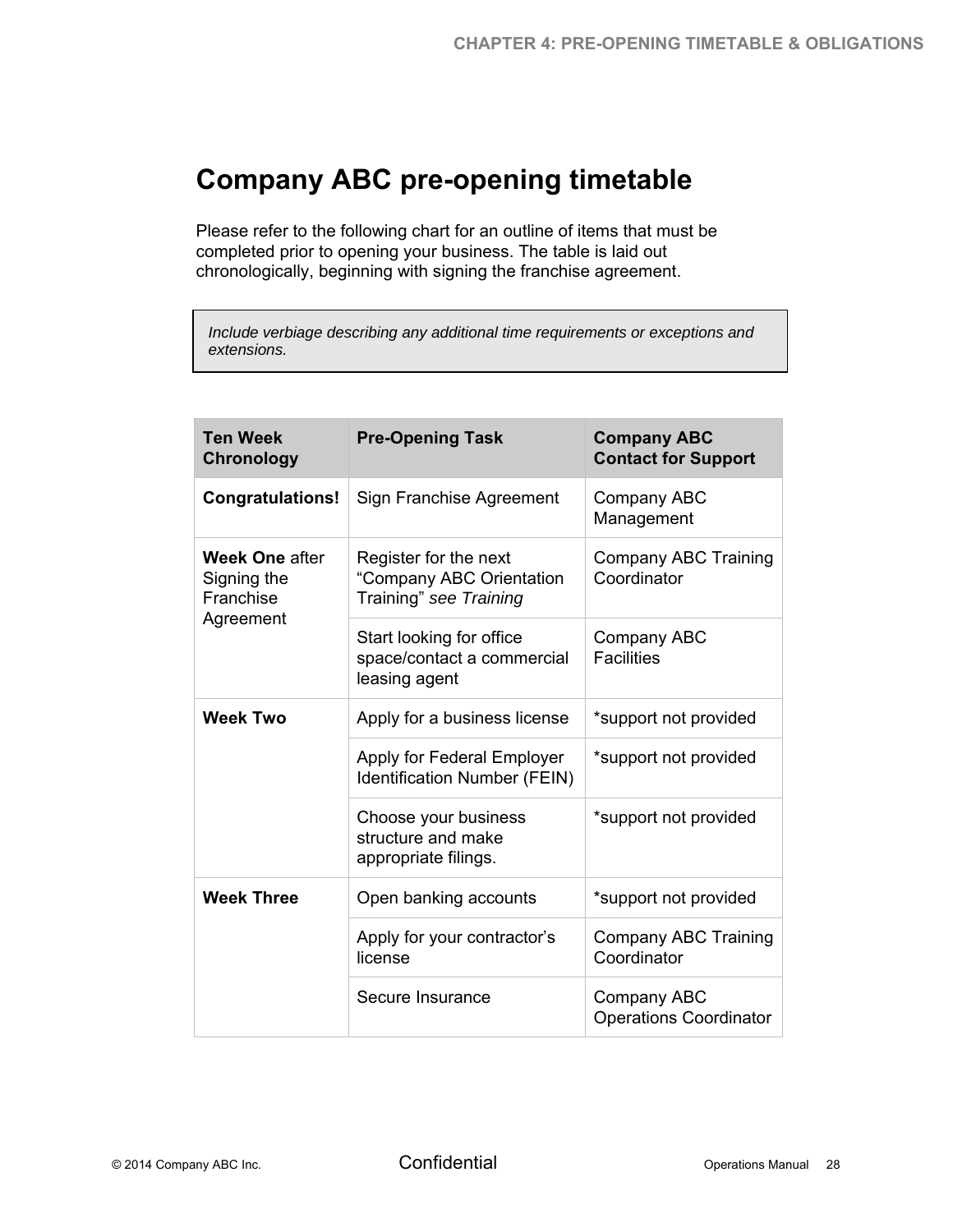| <b>Week Four</b>  | Ensure all licensing and<br>code requirements have<br>been met                    | Company ABC<br><b>Operations Coordinator</b>  |
|-------------------|-----------------------------------------------------------------------------------|-----------------------------------------------|
|                   | Start interviewing potential<br>staff                                             | *support not provided                         |
|                   | Find all necessary<br>management accounting &<br>legal support                    | Company ABC Legal<br>Coordinator              |
| <b>Week Five</b>  | Sign lease/ acquire office<br>space                                               | *support not provided                         |
|                   | Order utilities                                                                   | *support not provided                         |
|                   | Order telephone and internet                                                      | *support not provided                         |
| <b>Week Six</b>   | Install all necessary<br>hardware/ software on<br>computer systems                | Company ABC<br><b>Technical Support</b>       |
|                   | Set up credit card<br>processing accounts                                         | Company ABC<br><b>Operations Manager</b>      |
|                   | <b>Install Advantage Business</b><br>Management software &<br>WindowSpec software | Company ABC<br><b>Technical Support</b>       |
| <b>Week Seven</b> | Purchase vehicle(s)                                                               | *support not provided                         |
|                   | Order Opening Package(s)<br>from Company ABC                                      | Company ABC<br><b>Equipment Ordering</b>      |
|                   | Order all necessary office<br>supplies                                            | *support not provided                         |
| <b>Week Eight</b> | Order vehicle graphics                                                            | Company ABC<br><b>Advertising Coordinator</b> |
|                   | Order exterior sign                                                               | Company ABC<br><b>Advertising Coordinator</b> |
|                   | Order marketing collateral &<br>business cards                                    | Company ABC<br><b>Advertising Coordinator</b> |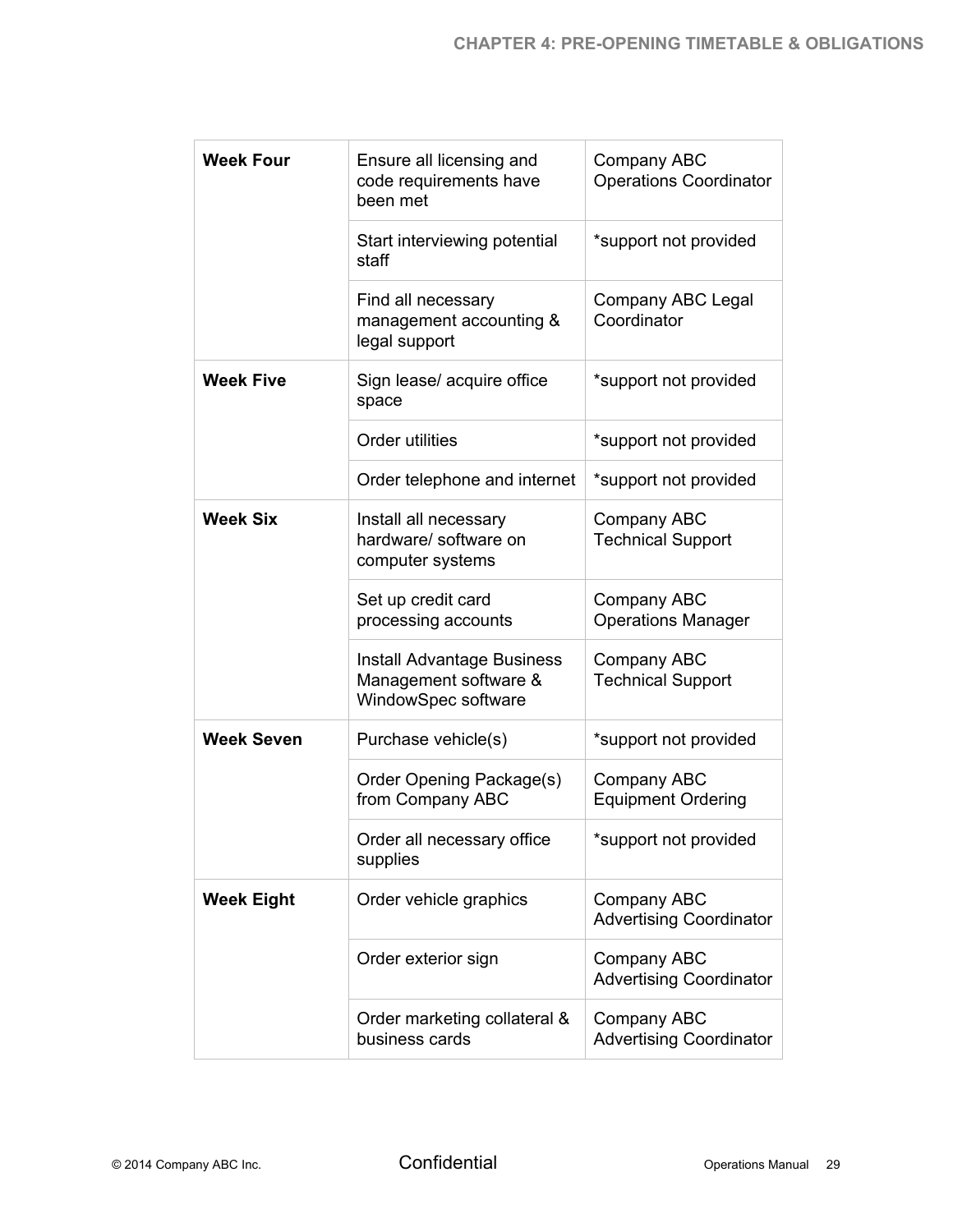|                                                      | Set up accounts with<br>approved vendors                                                                                                                                    | Company ABC Product<br>Ordering             |
|------------------------------------------------------|-----------------------------------------------------------------------------------------------------------------------------------------------------------------------------|---------------------------------------------|
| <b>Week Nine</b>                                     | Conduct local market<br>research                                                                                                                                            | Company ABC<br><b>Marketing Coordinator</b> |
|                                                      | Begin networking and<br>establish referral accounts                                                                                                                         | Company ABC<br><b>Marketing Coordinator</b> |
|                                                      | Launch grand opening<br>advertising campaign (see<br>Marketing)                                                                                                             | Company ABC<br><b>Marketing Coordinator</b> |
|                                                      | Write a press release                                                                                                                                                       | Company ABC<br><b>Marketing Coordinator</b> |
| <b>Week Ten Open</b><br>for Business                 | Conduct first staff meeting                                                                                                                                                 | *support not provided                       |
|                                                      | Find source of labor for large<br>projects                                                                                                                                  | *support not provided                       |
|                                                      | <b>LETS CLEAN SOME</b><br>WINDOWS!                                                                                                                                          | *support not provided                       |
| <b>Notes and</b><br><b>Miscellaneous</b><br>Comments | <b>Company ABC Orientation</b><br>Training must be attended<br>prior to opening business.<br>Training is held once a<br>month at the Company ABC<br>Corporate Headquarters. | <b>Company ABC Training</b><br>Coordinator. |
|                                                      | Per the Franchise<br>Agreement, you have 3<br>months from signing the<br>Franchise Agreement to<br>open your Company ABC<br>franchise.                                      |                                             |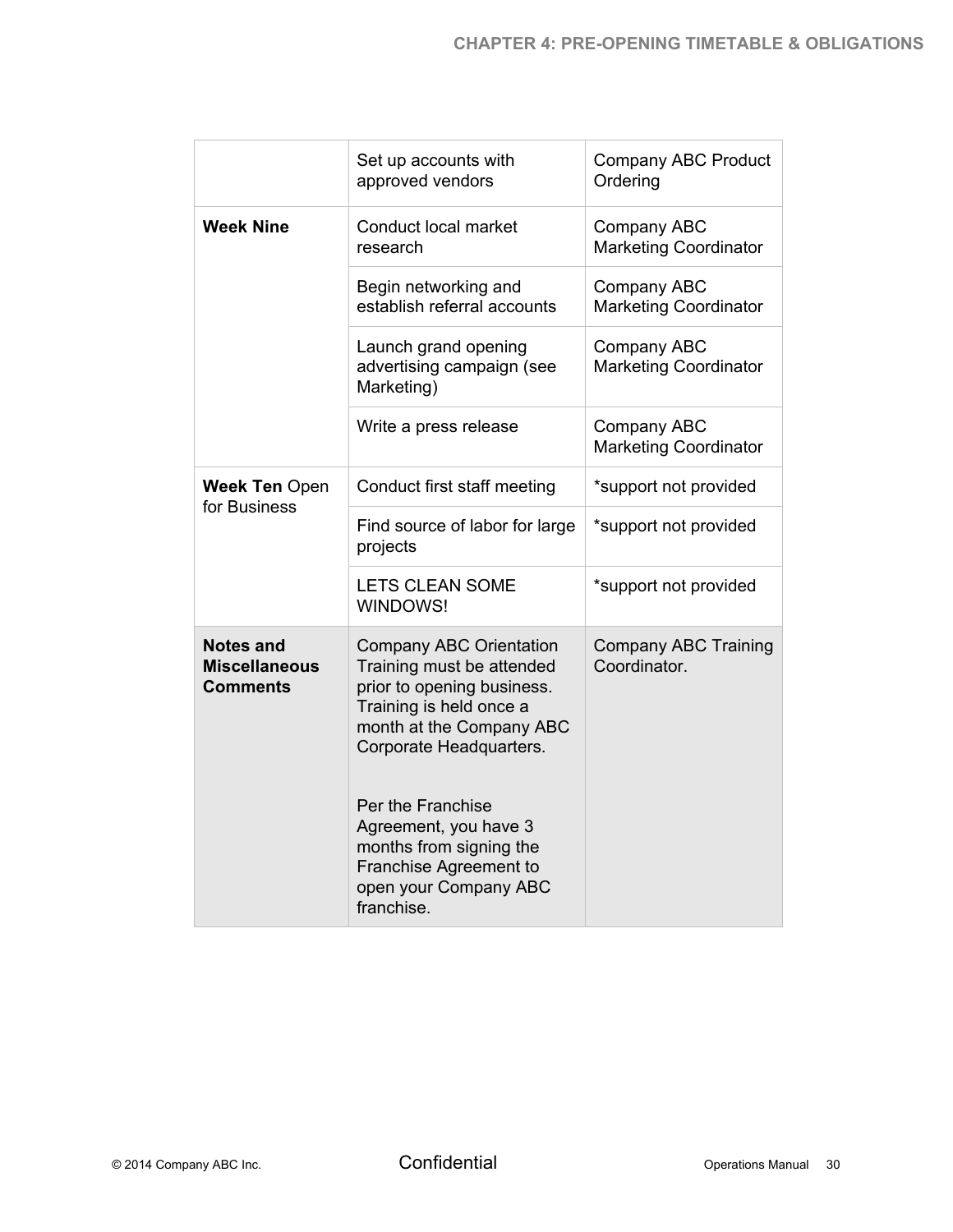*As a franchisor, the support you provide during the pre-opening phase is up to you. Use the space provided below to detail the process, procedures, and pragmatics involved with opening for business. Providing adequate instruction will help ensure the new franchisee opens for business on time. Furthermore, it will limit the amount of handholding during this initial phase.* 

# **Week One**

# Register for upcoming Company ABC Orientation **Training**

Company ABC will be conducting monthly training for new franchisees. You will typically register for the next available training upon the execution of the Franchise Agreement. Most new franchisees should be open for business within 3 months of signing the Franchise Agreement. Please reference the Training chapter for more information.

# Company ABC Online E-Training Prep Course

Providing a prep course before your franchisees arrive allows you to focus on the critical hands on training.

The fundamentals of window washing are covered in the Company ABC online window washing E-Training Prep Course. All new franchisees are required to take the course prior to attending the New Franchise Orientation Training at the Company ABC corporate headquarters. Upon execution of the Franchise Agreement you will be given a username and password providing access to the Franchisee Section of the CompanyABC.com website. After logging in you will be provided with a link to the prep course. Please contact your training coordinator if you have any questions pertaining to the online training.

### Start looking for office space & find a competent commercial leasing agent

Over the course of the next 12 weeks you will be hard at work preparing for your Grand Opening. We strongly recommend that you find a commercial leasing agent to assist you in finding office space, allowing you to focus your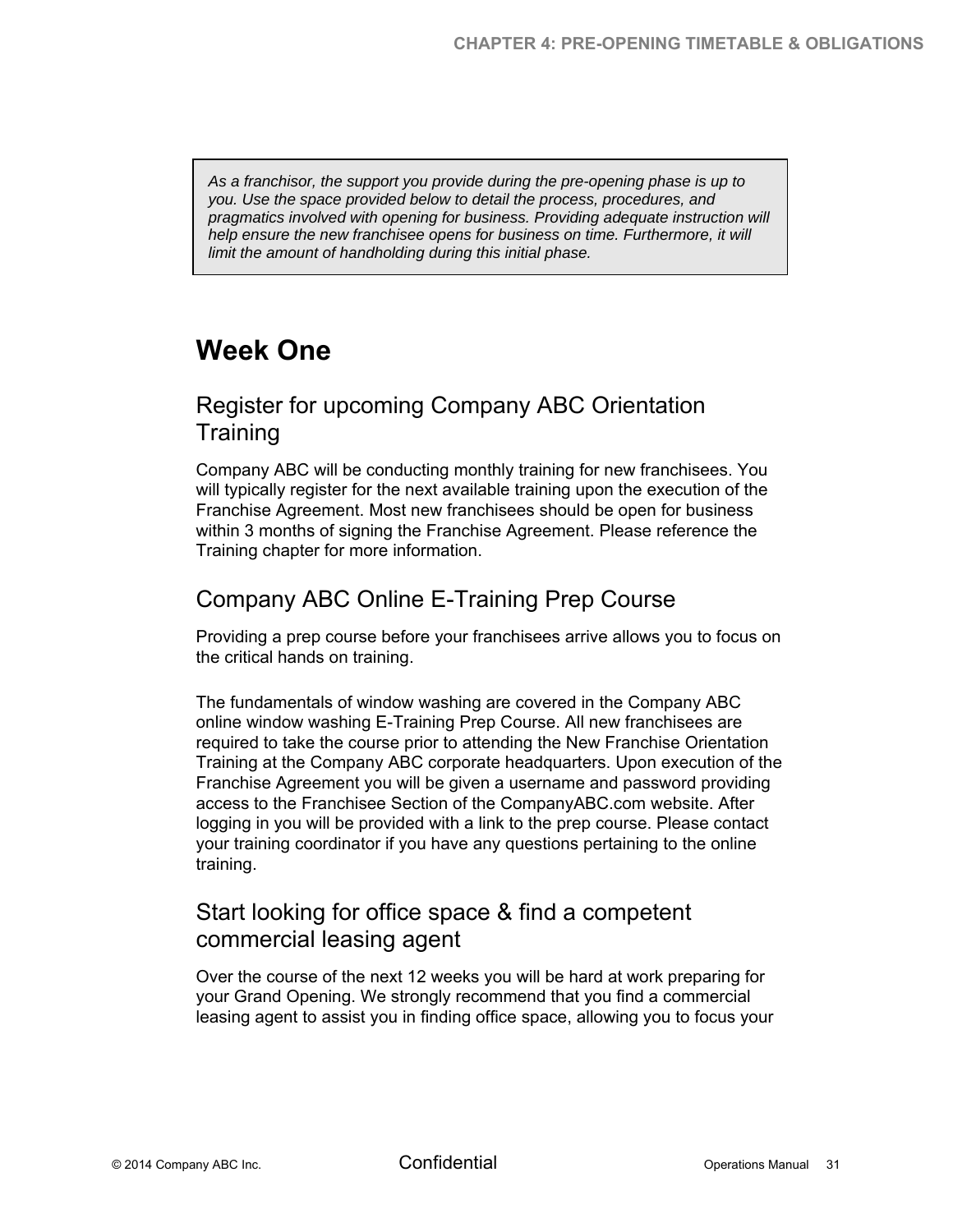attention on opening your franchise. Procrastinating on this step could delay the opening of your franchise, costing you both time and money.

# **Week Two**

### Apply for a business license

Contact your state's Department of Licensing for applications and instructions on how to file for a business license. Each state has unique application, filing and registration requirements. Your Company ABC training coordinator will provide assistance in this matter if needed.

# Apply for your Federal Employers Identification Number (FEIN)

Also known as the Tax Identification Number (TIN), Federal Employer Identification Number (FEIN) or the Federal Tax Identification Number, this is a unique nine-digit number assigned for purposes of identification by the Internal Revenue Service (IRS) to business entities operating in the United States. When the number is used for identification rather than employment tax reporting, it is usually referred to as a TIN, and when used for the purpose of reporting employment taxes, it is usually referred to as an EIN.

Similar in purpose to the Social Security Number assigned to individuals, EINs are used by employers, sole proprietors, corporations, partnerships, non-profit organizations, trusts and estates, government agencies, certain individuals and other business entities. The IRS uses this number to identify taxpayers who are required to file various business tax returns. Individuals who are employers may choose to either obtain an EIN or use their Social Security Number for the purpose of reporting taxes withheld on behalf of their employees.

An EIN is usually written in the form 00-0000000 whereas a Social Security Number is usually written in the form 000-00-0000 in order to differentiate between the two.

EINs do not expire but they are only numbers given to identify businesses. Nonprofit organizations need EINs to apply for an exemption from federal income tax. Exemption is terminated if annual reports are not filed. To maintain a group exemption letter, the central organization must submit an annual report, at least 90 days before the close of its annual accounting period.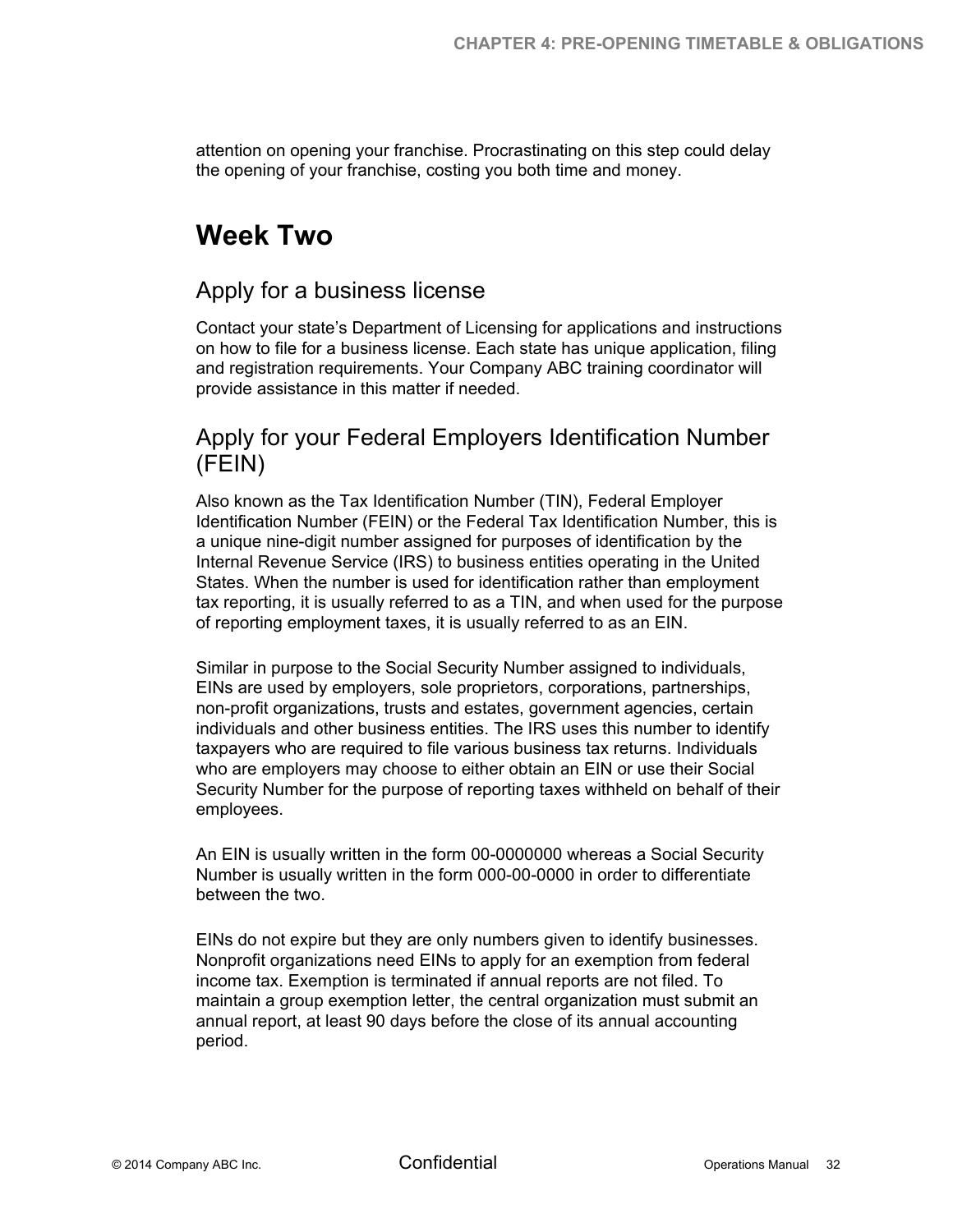For additional information about a FEIN number visit the US Internal Revenue Service website at http://www.irs.gov/

#### Choose your business structure and make appropriate filings

You should consult with a business attorney, CPA, or tax consultant when deciding what business structure is right for you.

The actual formal mechanics of creating a corporation is known as "incorporation." The process involves completing and filing a "Certificate of Incorporation" or "Articles of Incorporation" and paying a filing fee. Each state has its own set of laws governing the process of incorporating.

Corporate existence starts when the articles of incorporation are filed with the state office that handles incorporations (e.g., usually the Secretary of State or Corporation Commissioner), along with the required filing fees. Accelerated incorporations or same-day filings are available in some states.

# **Week Three**

# Open banking & checking accounts

Choosing a bank account for your small business is an important stage in the startup process. There are several key things to consider – such as transaction and borrowing costs, what facilities the bank offers, and the type of relationship you want from a bank. Here are some suggestions which may help you decide which bank would best suit your needs:

- You must set up a business account if you're starting up as a Limited Company, Partnership or any other key business structure. Sole Traders can use their own personal accounts (or via a new business account – John Smith trading as XYZ).
- Don't necessarily choose a business bank simply because you are already a personal banking customer of that bank. You may feel more comfortable with a bank you already know personally, but they may not offer the best deal for your business.
- Make sure you compare several business bank account offerings, and compare the costs and charges associated with each one. A good place to start would be Company ABC partner banks – Bank of America, Banner Bank and Citigroup.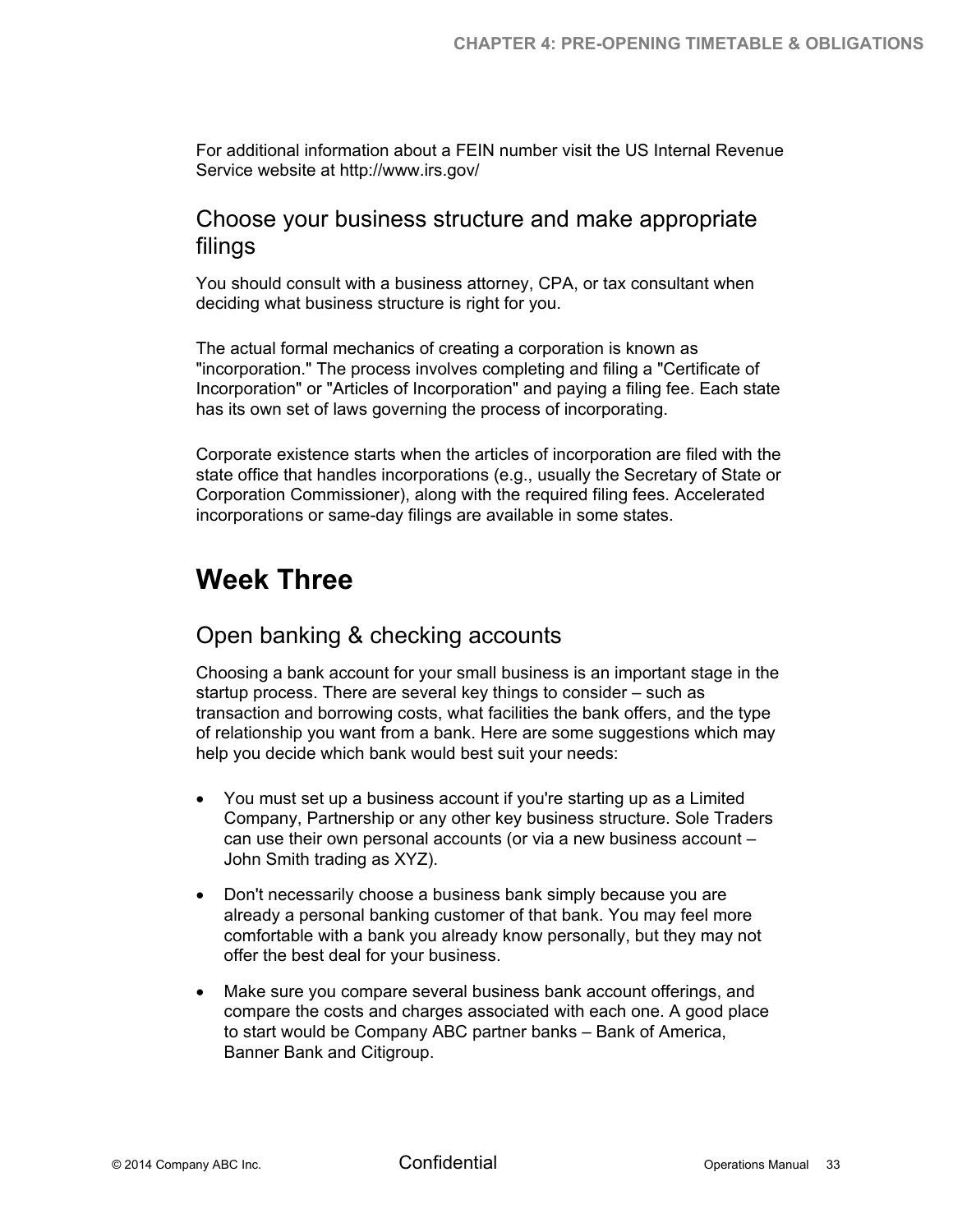- Naturally, only consider banks that have a strong background names you will have heard of, or even internet banking brands which are owned and operated by the big players.
- Bank Charges: A key point to consider is how much it will cost you to have a business bank account. You may have a large number of monthly transactions to process, for example, so ensure you know exactly what charges will be levied on your account before signing up. Many major banks provide "free" banking for set periods to new businesses, so this may also be of interest.
- Online Banking: This is an increasingly important service, and most banks now provide an internet service so you can check the status of your account day or night. At Company ABC this is an essential service. Rather than calling the bank to check if a payment has been made to your account, you can check online in a fraction of the time.
- Interest: Although the major banks have improved their interest rates on business current accounts in recent years at the request of the government, they do vary wildly. Some well-known banks pay virtually zero interest on your account balance, but there is always a trade-off between free transaction costs and interest rates, so consider the overall benefits each account would provide to your business.
- Small Business Team: Consider a bank which has a specialized small business unit. The setup process should be simpler, and dedicated teams will be used to dealing with all types of small business and their specific needs. Some businesses will require regular contact with their bankers, so you should go with a team you feel you can build a good personal relationship with.

# Apply for your contractor's license

Applying for a contractor's license is relatively straightforward, although the specific requirements will vary based on your location. The rules are similar between states; however, your first step should be visiting the web site of your state contractors' board. There you'll find specific information on licensing, the testing and application process, fee schedules and additional state-specific requirements.

Generally speaking, a contractor's license application, application and testing fees and, in some instances proof of bonding and insurance, will be required to obtain a contractor's license. After you check on your specific state requirements, you'll need to fill out an application, which can be downloaded from most official state web sites, or can be ordered by calling your local or state licensing authority. Most applications require the applicant to state their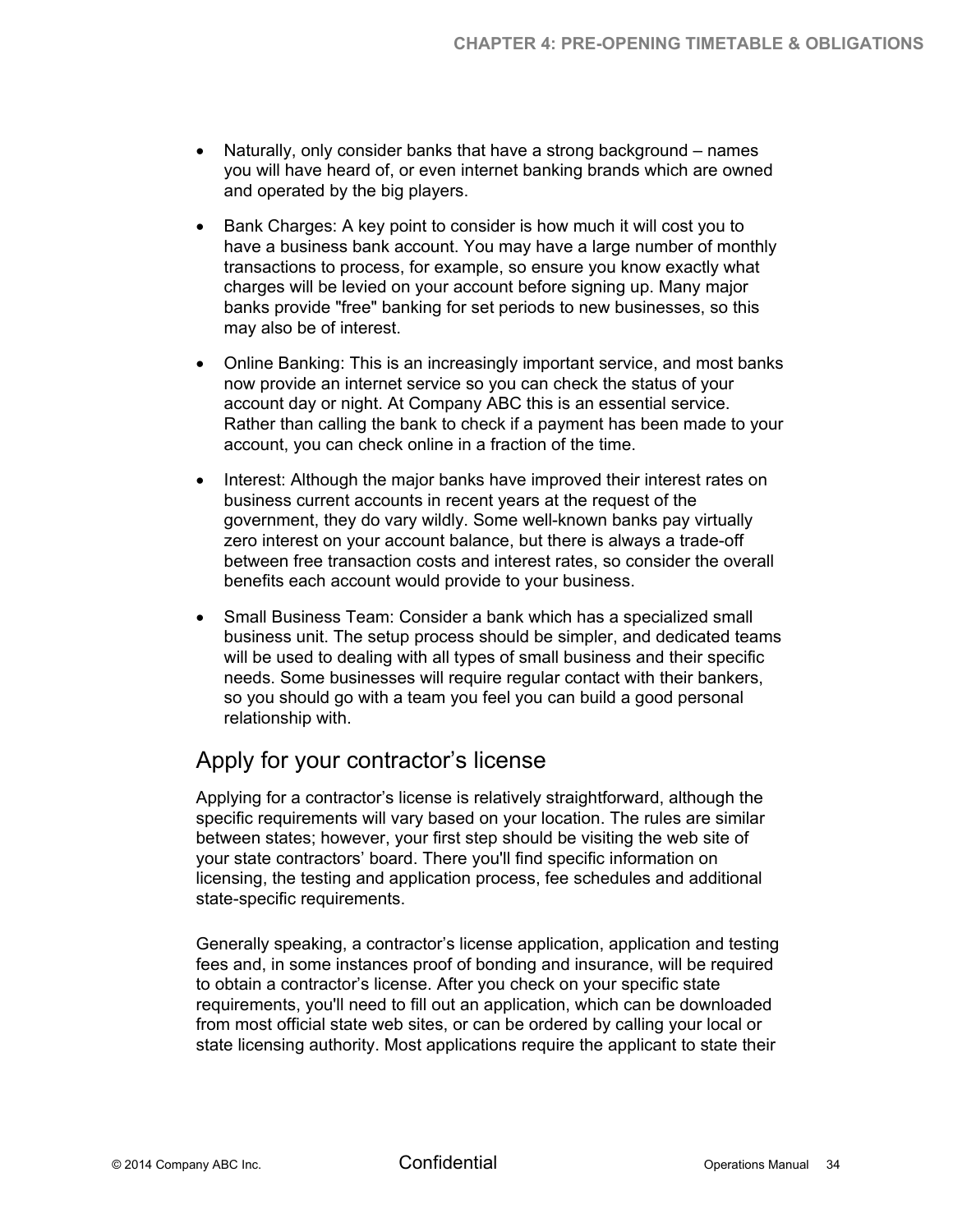experience and business references, as well as any issues, complaints or lawsuits that you may or may not have had. In many cases the application will also require a detailed financial statement, as well as declarations on your personal finances, such as whether or not you've ever filed for bankruptcy.

(A tip: Be prepared by first having a business plan ready before filling out the application. It will not only help you plan for your future business, but will help you with the application questions as well.)

You'll likely also have to take a test on construction management and/or a specific trade, the details of which vary greatly from state to state. In most states, it's not required to take any specific coursework before getting a contractor's license; however, some states (such as California) offer either a classroom or home study program to help you study for the tests. While it's not required, many will suggest coursework to help you prepare for the required licensing tests – especially for those with limited construction or business management experience.

Finally, to apply for a contractor's license, you'll need to pay several fees, including a licensing fee and testing fees. Specific amounts vary, but be prepared for costs to range from \$75 to \$300 per application, test or licensing fee, with overall costs totaling around \$500. An additional cost to remember is that, in some cases, proof of bonding and insurance will also be required.

Before you apply for a contractor's license, be sure to take into account that in most states you will need at least two separate licenses before performing and professional construction work: a contractor's license from the state board, and a business license for the city or county in which you're performing the work. Also keep in mind that licensing requirements will change based on what type of construction you plan on doing – whether commercial, residential, remodeling or new construction. Your specific situation can change application and permit requirements, such as the amount of experience you'll need to declare.

Specific licensing requirements will vary by state; visit the official web site for your state or city to find out more information.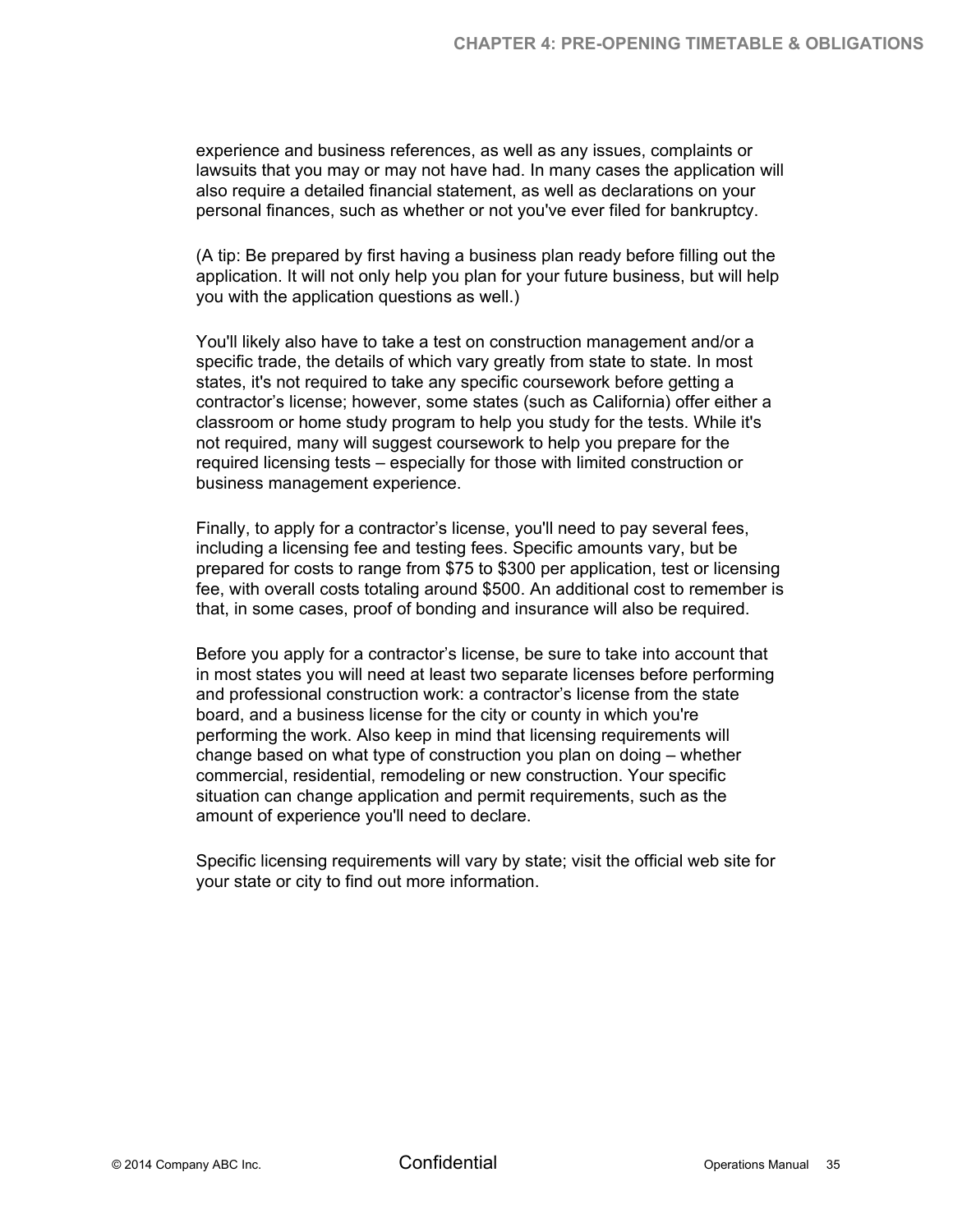### Secure insurance

*Insurance requirements can vary widely between industries. Your insurance requirements should be based on your local business model. Contact an insurance specialist to ensure your requirements will adequately cover your franchisees in each state. Your insurer may have specific requirements related to your industry. These should be clearly listed in the FDD and Franchise Agreement.* 

You are required to maintain insurance for your business as specified in the FDD and Franchise Agreement and Chapter 10 of this operations manual. Company ABC does not specify what insurance companies you use. However, we recommend that you secure your general and professional liability (E&O). Please contact your training coordinator for assistance in this matter. See your Franchise Agreement for a detailed description of the insurance that is required for your business.

# **Week Four**

### Insure all licensing and code requirements have been met

You must comply with all local, state and federal regulations regarding both business operation and specific requirements pertaining to your industry. It is your responsibility to maintain current licenses with all appropriate governing bodies.

You may need to register your business on the federal, state, county and city levels of government. On the state level, corporations usually register with a particular division of corporations, and professions usually register with a business and professional regulation department. Most county governments require occupational licenses. Many times it will be necessary to obtain a license from your city clerk and then a county license from the tax collector. These levels of government and the agencies thereof will have various procedures you must follow to comply with licensing and permitting requirements for health and safety on the business premises, including submission of a floor plan. Make certain that your state and county occupational licenses are properly displayed. Be certain you understand what your occupancy capacity is and stick with it. Many states require you to file an annual business report in order to maintain legal business status.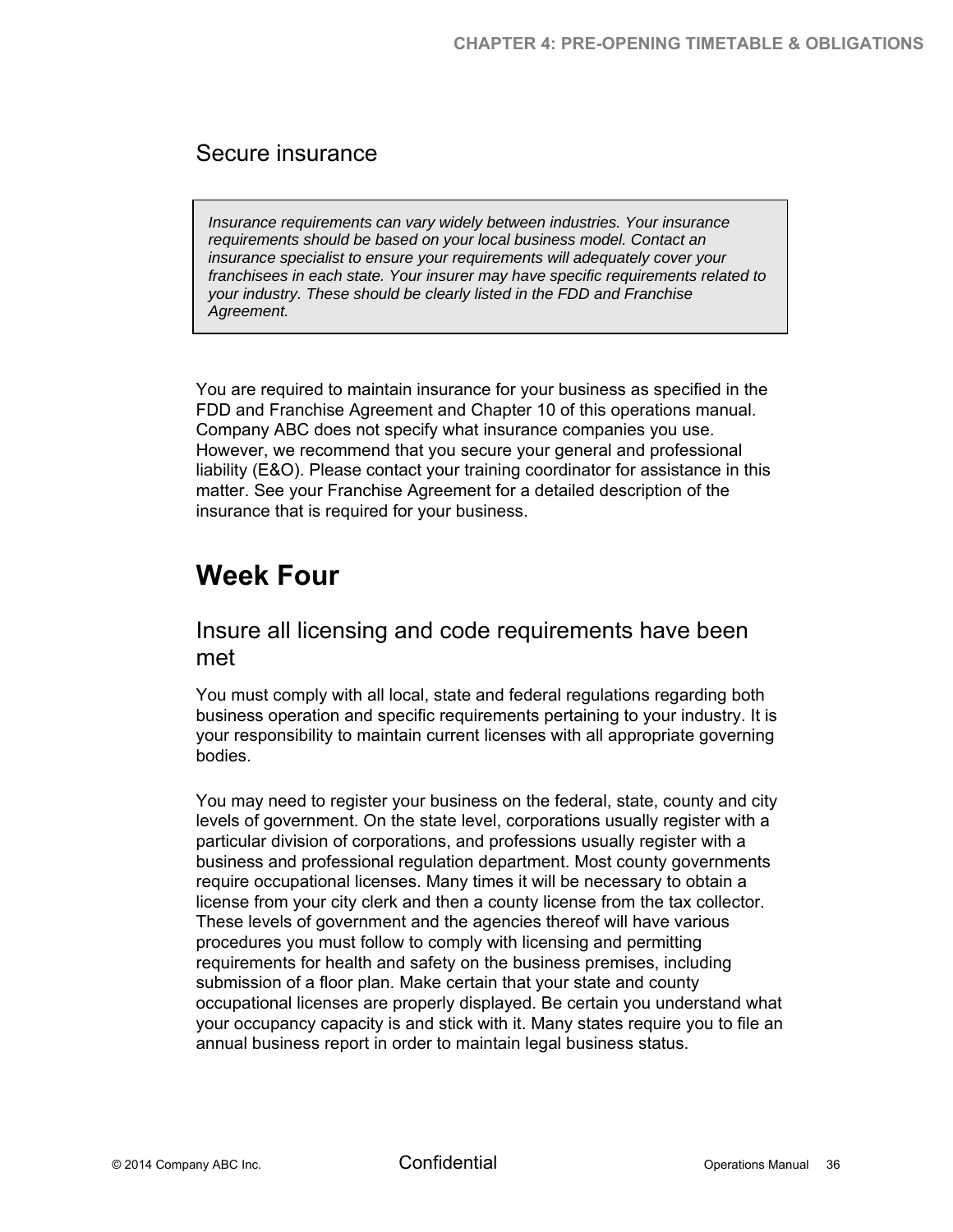**An example:** If you are a residential and commercial service operation, probable agencies to contact include state contractors' licensing board, state and county health departments, code enforcement, planning and zoning, building department, fire marshal, solid waste, motor vehicle, etc. These agencies may have toll-free numbers and most will be part of a state or local website. Much of what will govern your operation will be written into state statutes.

Other resources for federal law governing your business operations include the United States Code of Federal Regulations (CFR), which is online at access.gpo.gov; the National Fire Protection Association (NFPA), whose regulations can be obtained by telephone at (800) 344-3555 or online at nfpa.org; the Federal Trade Commission (FTC) guidelines can be procured by telephone at (800) 326-2222 or online at ftc.gov; a Uniform Commercial Code (UCC) locator site with links to state statutes which apply to the UCC is online at law.cornell.edu/uniform/ucc.html; and the internet site secst.com contains links to all 50 Secretary of State websites, which provide basic information on corporations, partnerships, business and UCC filings.

*You want to do everything you can to ensure your franchisees stay out of trouble. A major part of this is ensuring they follow all local, state and federal regulations. Though ultimately it is their responsibility, it is helpful to outline the regulations typical of your industry.* 

# Start interviewing potential staff

*As a franchisor you want to be careful when dispensing advice on human resources-related topics. Keep advice minimal and point franchisees to outside resources. An important principle to remember throughout the operations manual is to limit your advice and recommendations to areas you have control over. Because it is difficult to control the human resources and employee relations of your franchisees, it is preferable to avoid the issue entirely.* 

Company ABC does not assist in your hiring or firing process. However, Chapter 17 or this manual entitled Staffing Your Company ABC franchise outlines the positions that will need to be filled in order to open your franchise for business. Finding and keeping good personnel is vital to the success of your franchise. Finding "just the right person" may take longer than you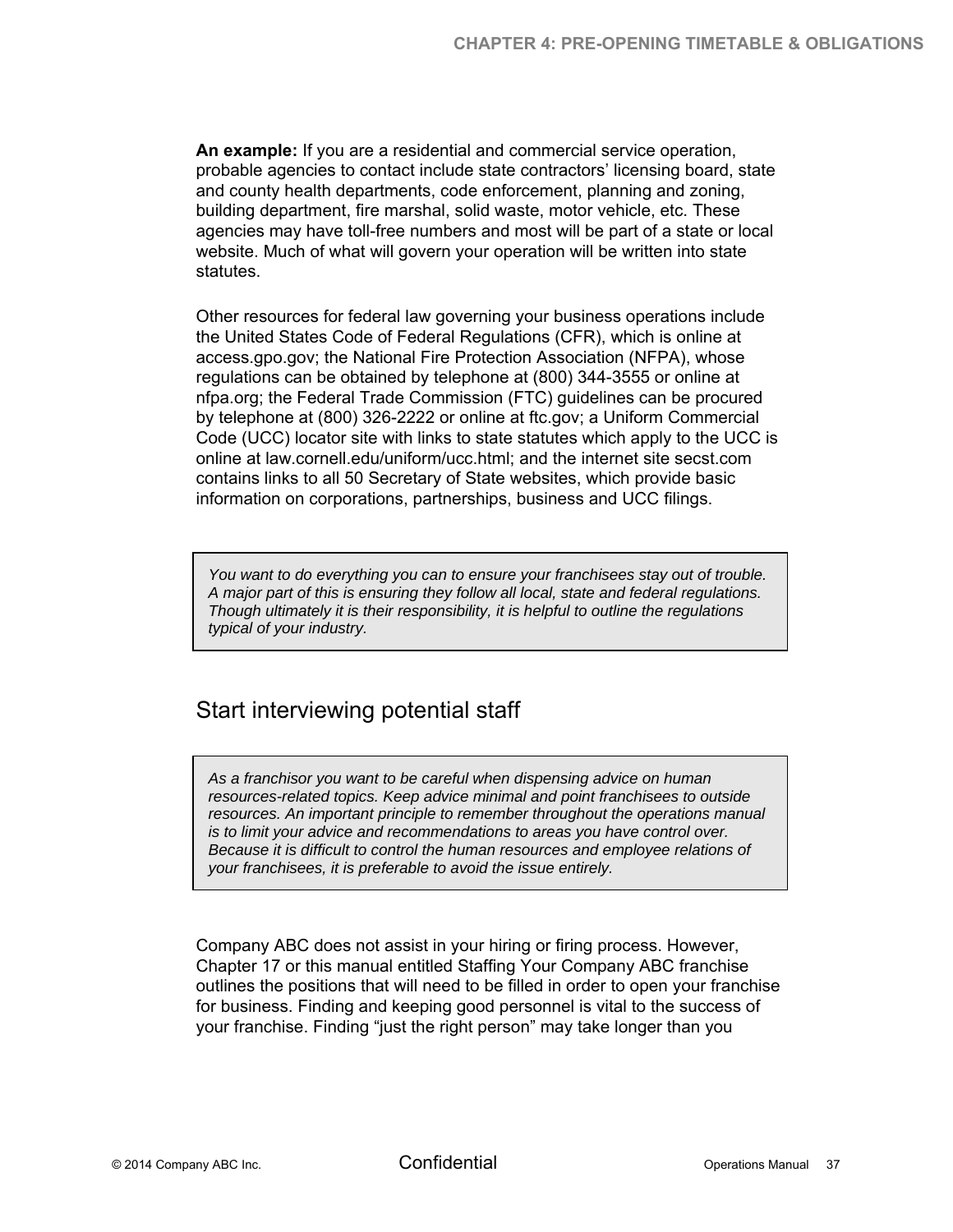anticipate, therefore it is imperative you begin interviewing as soon as possible.

#### **What should I consider before I hire?**

When hiring, look for employees that balance your strengths and weaknesses. If you are a creative genius but are poorly organized, try to attract someone who can bring some order to the company's work.

Remember that what you hire is what you'll get in terms of personality, strengths, weaknesses and work style. Good employees are found, not changed. You cannot change someone's personal attributes. Don't expect to try.

Start the hiring process by first understanding Company ABC's Mission, Principles, and Promises. "Who are we?" and "What are our values?" Any company must first have an understanding of "who" it is before it can know what kind of employee it wants to hire. You can help someone learn a skill, but you cannot teach attitude. The better the attitude, the better service your customers will likely receive.

Employees look for responsibility, a good working environment, a sense of accomplishment, a belief in the business and what it does and a fair salary. When interviewing prospective employees, ask them what they expect to find in the position. Determine what skills and attributes are most needed for the job, and see if your expectations and the applicant's match. If they do, you have a good beginning for a productive relationship.

#### **Where can I find good employees?**

If you already have employees, are pleased with them and are looking for more like them, ask them to keep their eyes open for talented prospects. If you believe you can trust an employee and if that employee trusts the prospect, chances are you can trust the prospect as well. Many companies offer a special bonus when current employees bring in successful hires.

The Internet can be a good source for employees, particularly for entry-level professional positions. The majority of small businesses still use the standard classified advertisement, while a growing number are using employee referral programs. Other possibilities are through business networks, at job fairs and through online job boards.

Another option, particularly during lean times, is hiring independent contractors or outside professionals. Many independent contractors can be